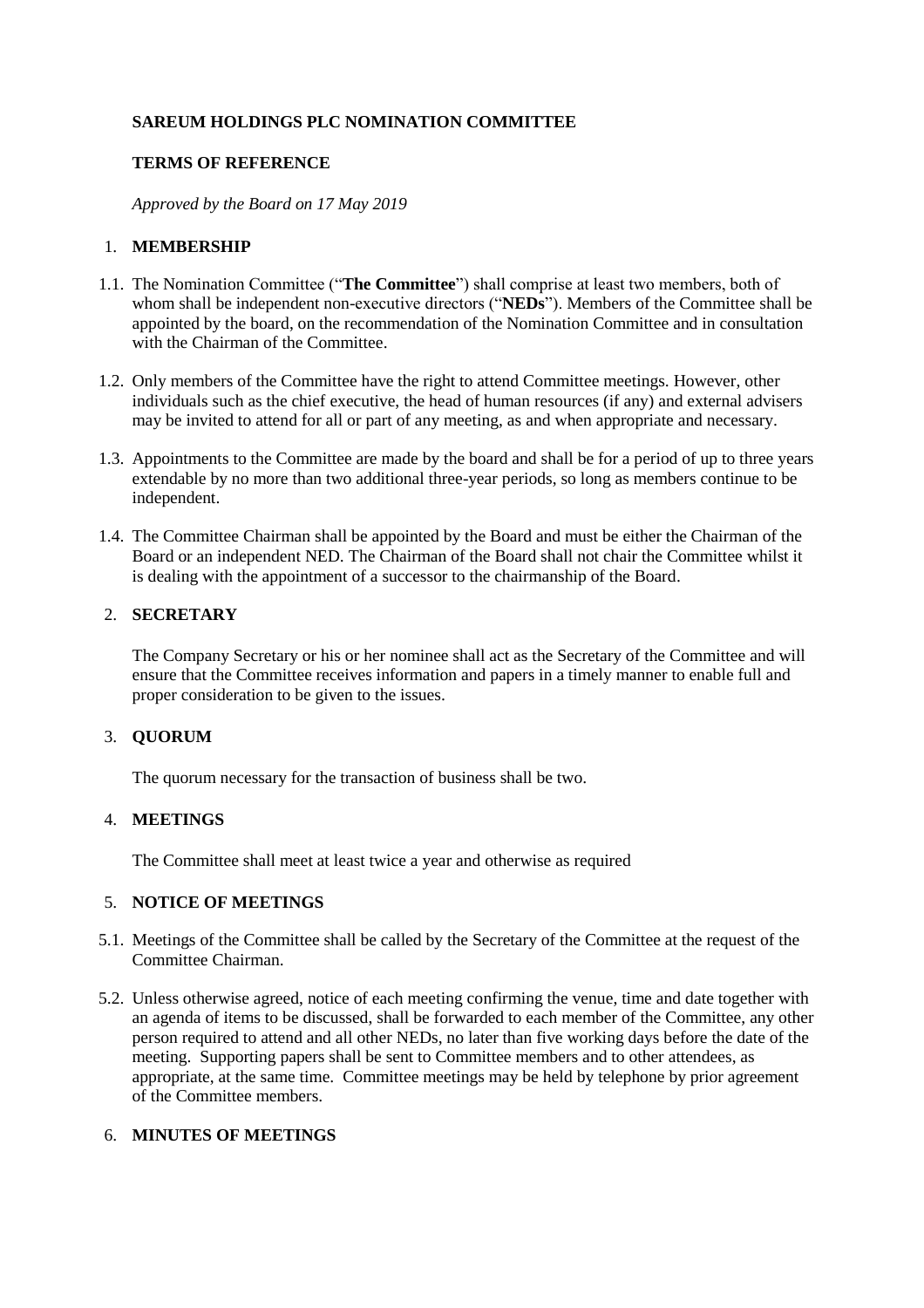- 6.1. The Secretary shall minute the proceedings and resolutions of all Committee meetings, including the names of those present and in attendance.
- 6.2. Draft minutes of Committee meetings shall be circulated promptly to all members of the Committee. Once approved, minutes should be circulated to all other members of the board unless in the opinion of the Committee Chairman it would be inappropriate to do so.

## 7. **ANNUAL GENERAL MEETINGS**

The Committee Chairman should attend the annual general meeting to answer any shareholder questions on the Committee's activities.

### 8. **DUTIES**

The Committee should carry out the duties detailed below for the parent company, major subsidiary undertakings and the group as a whole, as appropriate.

The Committee shall:

- 8.1. Review the structure, size and composition (including the skills, knowledge, independence, experience and diversity) of the Board and make recommendations to the Board with regard to any adjustments that are deemed necessary.
- 8.2. Evaluate the balance of skills, knowledge and experience on the Board before an appointment is made and based on such evaluation shall prepare a description of the role, capabilities and time commitment required for a particular appointment.
- 8.3. In identifying suitable candidates for any appointment, the committee shall use open advertising and/or external advisers to facilitate the search, will consider candidates from a wide range of backgrounds and must consider candidates on merit and against objective criteria, and with due regards to the benefits of diversity on the Board, including gender, and taking particular care to ensure that candidates have adequate time available to devote to the position.
- 8.4. The Committee shall also consider in respect of the Executive Directors:
	- 8.4.1.Proposals for their appointment, re-appointment or promotion (including the term of such appointment or re-appointment); and
	- 8.4.2.Any proposal for their dismissal or non-reappointment or any substantial change in their duties or responsibilities or the term of their appointment.
- 8.5. Consider proposals for the appointment, re-appointment (including the term of such appointment) or retirement of the Chairman of the Board and other NEDs.
- 8.6. Review the management's succession plan to ensure its adequacy, taking into account the challenges and opportunities facing the Company, and accordingly what skills will be needed on the Board in the future.
- 8.7. Review succession planning in the wider context of the Board as a whole.
- 8.8. Prior to the appointment of a Director, the proposed appointee should be required to disclose any other business interests that may result in a conflict of interest and be required to report any future business interests that could result in a conflict of interest.